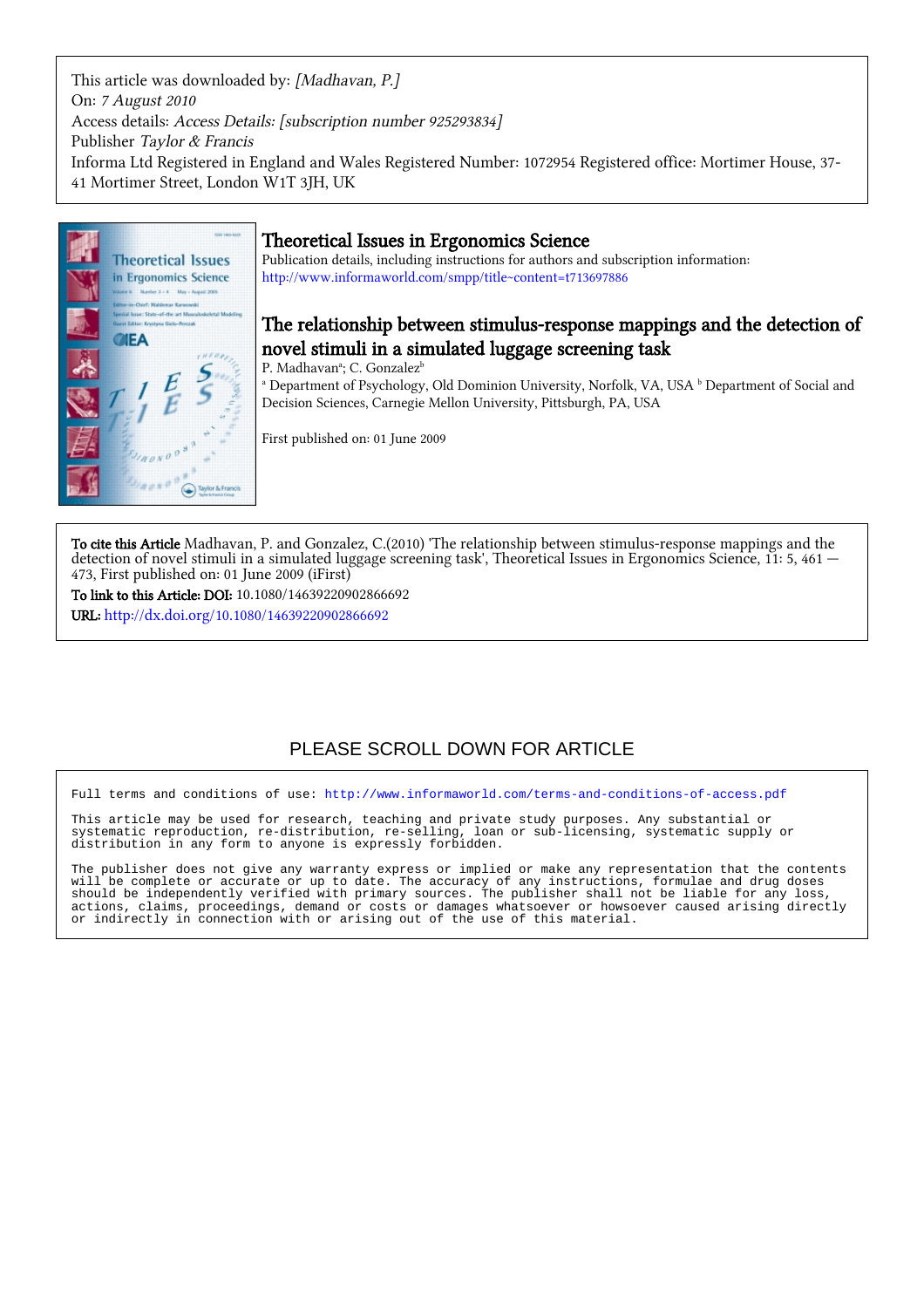

# The relationship between stimulus-response mappings and the detection of novel stimuli in a simulated luggage screening task

P. Madhavan<sup>a\*</sup> and C. Gonzalez<sup>b</sup>

<sup>a</sup>Department of Psychology, Old Dominion University, Norfolk, VA, USA; <sup>b</sup>Department of Social and Decision Sciences, Carnegie Mellon University, Pittsburgh, PA, USA

(Received 24 July 2008; final version received 4 March 2009)

Automaticity research suggests that consistent mapping leads to better skill acquisition than varied mapping. Other research demonstrates that in some situations varied mapping leads to better transfer. The effect of stimulus-response mappings in complex visual inspection tasks, wherein transfer stimuli might differ from training stimuli, has seldom been studied. Therefore, the effects of consistency vs variability of practice on learning and transfer in a simulated luggage screening task were compared. Consistent mapping led to faster and more accurate initial skill acquisition. However, during transfer, varied mapping led to higher levels of sensitivities and confidence and fewer deviations from optimal response criteria. Consistent mapping assists initial skill acquisition; however, in tasks where the physical identity of transfer stimuli might differ from those used in training, varied mapping leads to more efficient transfer. The results provide an important starting point for training individuals to achieve optimal transfer of learning in complex tasks. This research demonstrates that a combination of variables influence transfer of learning in real-world visual inspection tasks wherein transfer conditions may not be identical to training conditions. Acquisition of skills during training is facilitated by consistent stimulus-response mappings; however, in order to ensure optimal transfer of skills to situations involving novel stimuli, training should incorporate varied mapping of stimulusresponse elements.

Keywords: consistent mapping; varied mapping; stimulus-response mapping; signal detection; transfer of learning; visual search

## 1. Introduction

The dual-process theory of automaticity (Schneider and Shiffrin 1977, Shiffrin and Schneider 1977) states that performance improvements in visual search tasks are a function of stimulus mapping and task workload: 'automatic processing' develops when targets are consistently mapped through practice; however, under varied-mapping conditions, wherein stimuli may be targets in one instance but distractors in another, performance occurs under controlled processing, which is voluntary, serial and requires attention. Consistent mapping (CM) has been demonstrated to be faster, more accurate and parallel in nature; evidence in support of CM has been found in research covering topics such as ageing and individual differences (Fisk *et al.* 1995, Hertzog *et al.* 1996),

ISSN 1464–536X online © 2010 Taylor & Francis DOI: 10.1080/14639220902866692 http://www.informaworld.com

<sup>\*</sup>Corresponding author. Email: pmadhava@odu.edu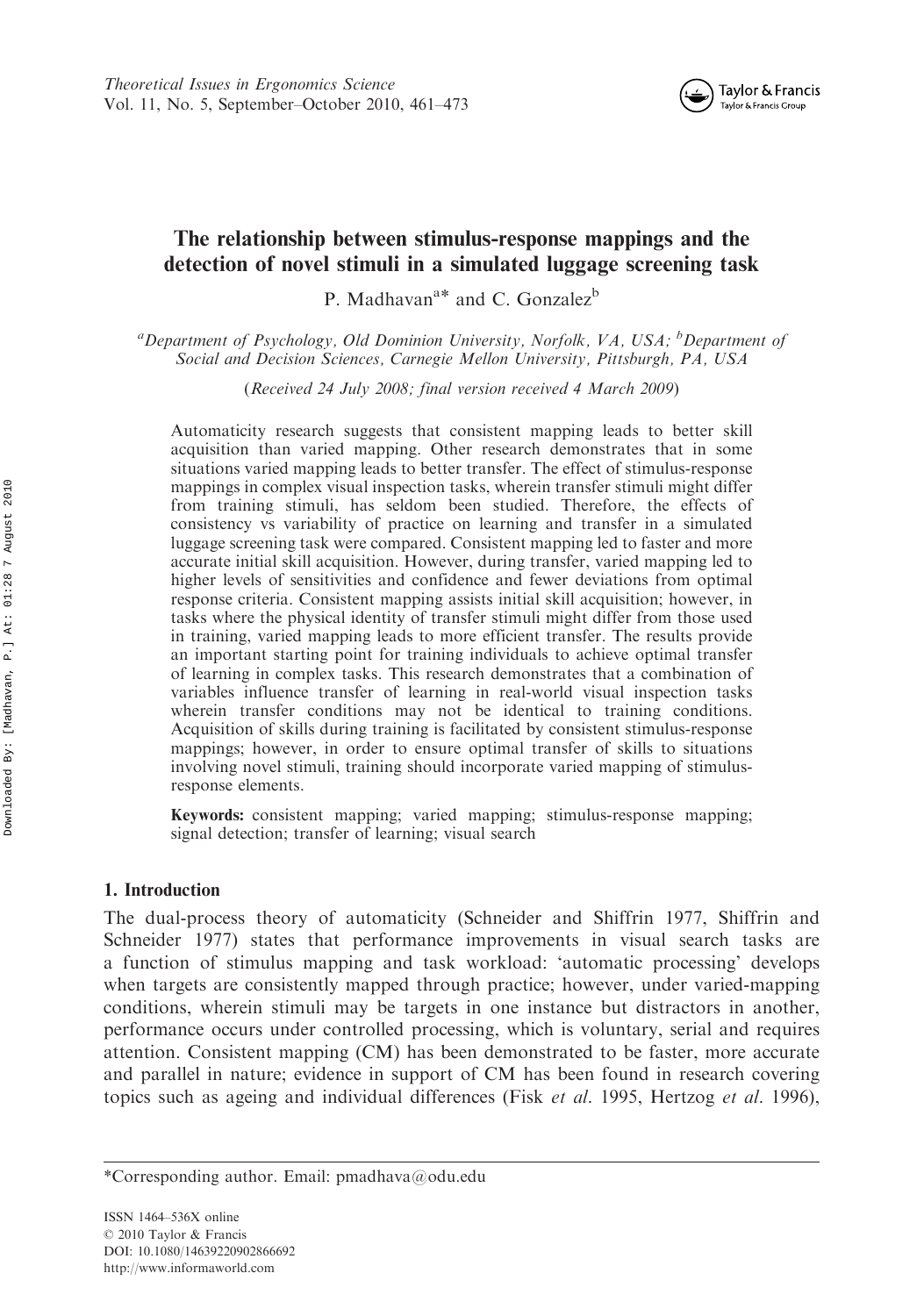physical injuries (Schmitter-Edgecombe and Rogers 1997), memory and recognition processes (Glass 1993) and speech monitoring (Mullennix et al. 1992).

In contrast to the strong support for CM, many studies on learning have demonstrated that, in some situations, CM does not necessarily lead to better skill acquisition than varied mapping (VM). The earliest support for this are the works of Kristofferson (1975, 1977), who found that after participants were trained under CM conditions, replacement of all the distractors with new distractors (thereby mimicking VM conditions) did not negatively affect automaticity that was developed earlier. Likewise, if all the distractors were held constant and all the targets were replaced, automatic search was still maintained. More recently, Cooke *et al.* (1994) conducted a study wherein they examined the retention of visual search skills for both letter-search and digit-search paradigms, after a period of 9 years of non-use. Digit-search was learned under VM conditions, whereas letter-search was learned under CM conditions. The authors found that for both types of search, there was no loss in visual search skills and minimal loss of speed, regardless of the differences in stimulus-response consistency across the two types of search. This was surmised to be due to the development of automaticity as a consequence of extended practice, with similar long-term retention potential for both CM and VM learning situations.

The research of Strayer and Kramer (1994) extended the above by demonstrating that practising a task when CM and VM trials were mixed diluted the positive effects of CM in visual skill acquisition. Variability of mapping findings indicate that in some special circumstances practising a task under varied conditions can enhance retention and transfer better than practising under consistent conditions. Research by Schmidt and Bjork (1992) has corroborated this by demonstrating that different types of variability during practice, including variability in the way tasks are ordered and in the nature and scheduling of feedback, enhance retention and lead to improved transfer.

### 1.1. Purpose of the present study

In complex visual search tasks such as airline luggage screening, there is a large degree of variability inherent in the task, primarily in the definition of 'targets' and 'distractors'. A 'target' is loosely defined as any object that can be used in a potentially threatening manner and a 'distractor' is defined as any object that does not pose a threat. An example of such variability is security regulations and restrictions that change frequently; objects that are considered distractors on one day may be considered targets on another day (e.g. liquids and gels, nail clippers, small scissors). Not surprisingly, in training-transfer situations, the probability of operators encountering novel targets that they have not been exposed to during training is relatively high. Therefore, it is extremely difficult, if not impossible, to include every potential target in a finite training set. Recent research in luggage screening has revealed that performance improvements during the course of the screening task largely depend on the recognition of familiar targets, i.e. performance improves when transfer stimuli are identical to those used during training (Smith et al. 2005b). However, performance degrades when unfamiliar targets from the same categories appear during transfer, thereby demonstrating the inability to use category-general knowledge to extrapolate to unfamiliar objects (Smith et al. 2005a, b). Likewise, Healy et al. (2006) found that individuals show durability and transfer of performance only when the mental procedures developed during training can be reinstated (i.e. duplicated) at testing. Neither of these studies, however, examined the issue of stimulus-response mapping as a variable during training in the screening task. The primary focus in the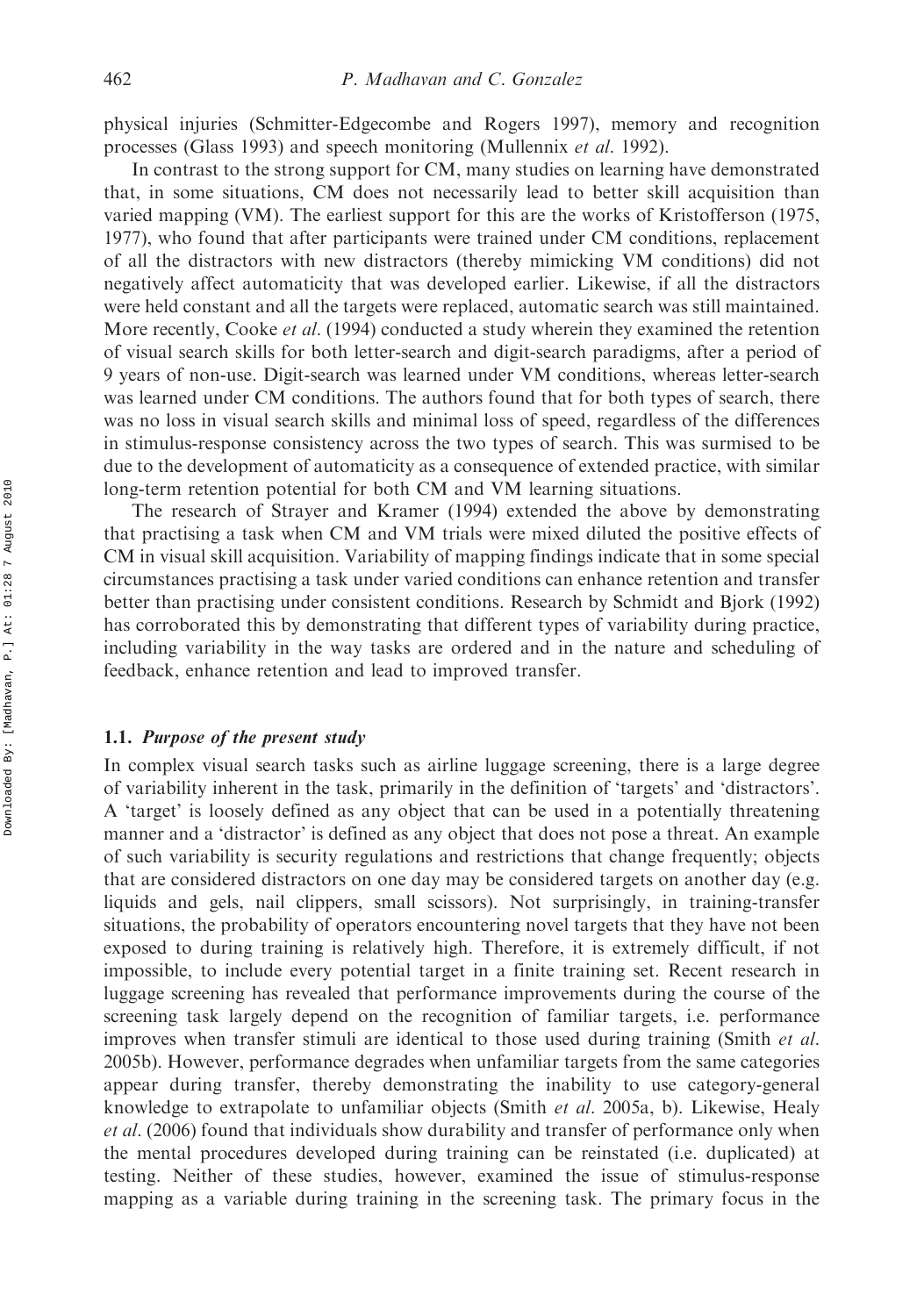present study, therefore, was to examine the probability of harnessing the stimulus mapping variability inherent in the screening task to strengthen transfer to novel stimuli.

Although some research has demonstrated the robustness of training under VM conditions in generic laboratory tasks as described in the earlier paragraphs, it is still unclear to what extent the positive effects of VM-based training generalise to complex cognitive tasks such as luggage screening, wherein performance improvements are not merely a matter of perceptual expertise, but involve a combination of bottom-up processes (changes in the ability to distinguish between signal and noise) as well as top-down processes (changes in the propensity to generate target-present vs target-absent responses). This research attempted to answer this question by examining the costs and benefits of training operators under CM vs VM conditions, when the stimuli encountered during transfer were unfamiliar and had not been encountered previously during training. In contrast to the paradigm used by Kristofferson (1977), both targets (threat objects) as well as distractors (non-threat objects in luggage) were replaced during transfer. This research is based entirely within the signal detection framework and the effects of CM vs VM on changes in sensitivities, shifts in decision criterion settings and subjective confidence were measured. It was hypothesised that training under CM conditions would foster better initial skill acquisition in terms of higher sensitivities, proximity to optimal criterion settings and higher confidence. However, according to the research reviewed above, the opposite was expected during transfer, wherein participants trained under VM conditions would transfer best to novel targets.

# 2. Method

#### 2.1. Pre-test

The purpose of the pre-test was to ensure that the stimuli that would be used to train and transfer learning in the actual luggage-screening experiment were of comparable difficulty. Participants ( $n = 10$ ) were presented with an X-ray image of luggage 40 times in succession on a computer screen. A neutral grey screen appeared between trials to minimise carryover effects. On each of the 40 trials, a new potentially dangerous object was embedded in the luggage image. The participants' task was to click on the target (in the luggage image) as soon as they detected it. 'Traditional weapons' such as guns and knives were excluded and the test focused instead on other unconventional objects that could be used in potentially dangerous ways. An example of an X-ray image of luggage and a subset of the selected targets are presented in Figure 1. Response time (seconds) for detection was measured. In addition, participants rated their perceived difficulty of detecting each object on a scale of 1 (not difficult at all) to 5 (extremely difficult). Both response time and subjective ratings were used as indices of difficulty. Based on both objective response times and subjective difficulty ratings, 20 threat objects were selected, which were most comparable in difficulty for the actual screening experiment described below.

#### 2.2. The luggage screening simulation

#### 2.2.1. Participants

A total of 33 undergraduate and graduate students completed either the two phases or only the transfer phase of the experiment depending on the group they were randomly assigned to. Specifically, 22 participants (assigned to two experimental groups) completed both training and transfer phases. The remaining 11 participants served as the control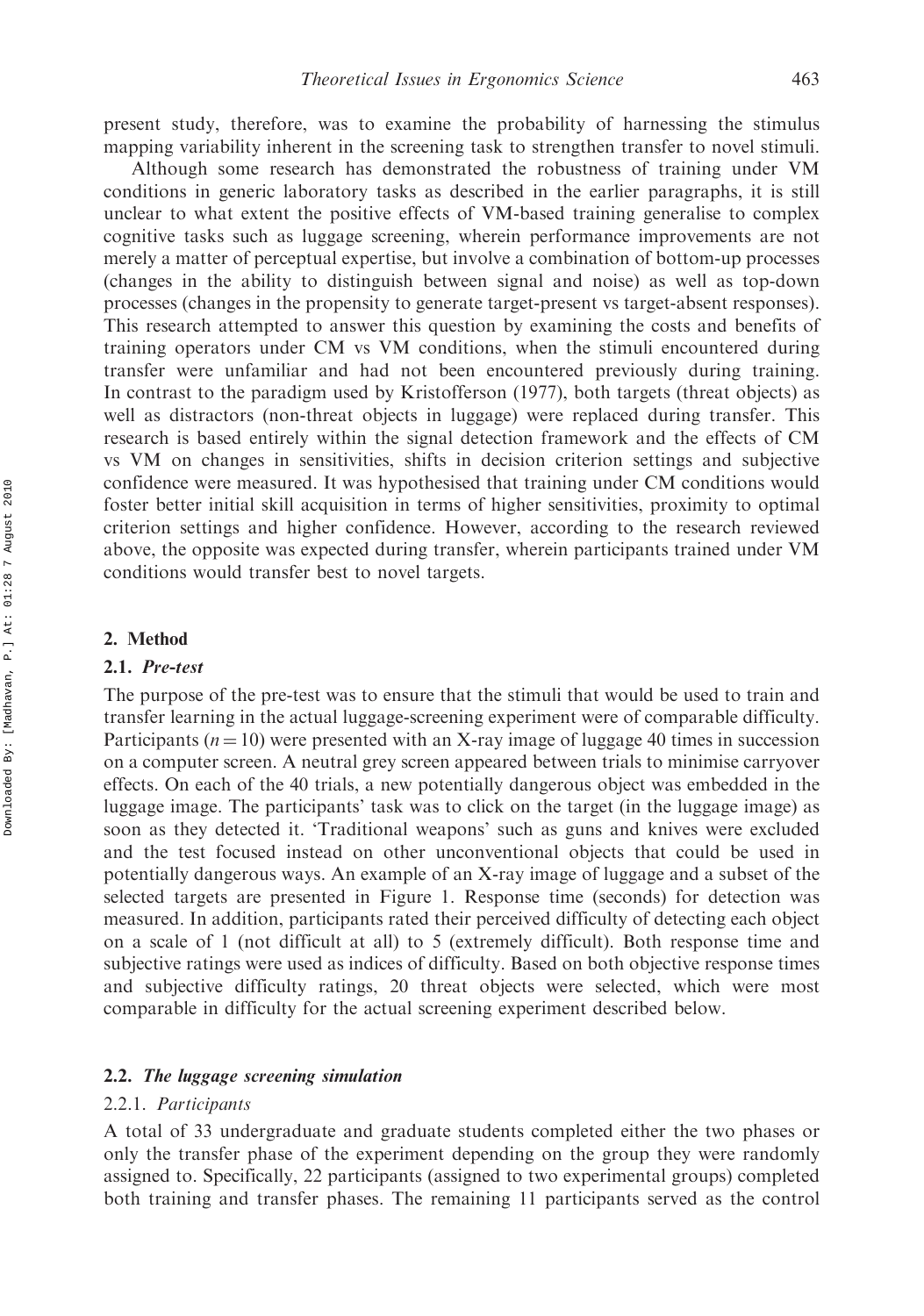

Figure 1. Sample X-ray image and a subset of target stimuli.

group and completed only the transfer phase. All participants were right-handed, had normal colour vision and had normal or corrected-to-normal visual acuity. All participants were paid a total of \$20 for their participation. The total participation time did not exceed 2 hours.

#### 2.2.2. Experimental design

For the actual experiment, participants were randomly assigned to one of three groups: (1) training under CM conditions  $(n = 11)$ ; (2) training under VM conditions  $(n = 11)$ ; (3) control (no training)  $(n = 11)$ . Participants in the CM and VM groups completed 600 trials of the luggage screening task in a time span of 2 hours. The 600 images were presented in four blocks of 150 trials. The first three blocks were the training phase, wherein each block was further divided into 15 shifts of 10 trials each and a memory set was presented at the beginning of each shift. The fourth block was the transfer phase with novel targets. In both phases, the target probability (50%) was i.e. 75 bags in every block of 150 bags contained a digitally superimposed target.

## 2.2.3. Procedure

During the three training blocks, participants in the CM and VM groups were asked to memorise a set of five 'threat' objects (randomly drawn from the set of 20 created in the pre-test) at the beginning of each shift. They were then required to detect the presence of these targets in the ensuing luggage images in that shift. In the CM condition  $(n = 11)$ , the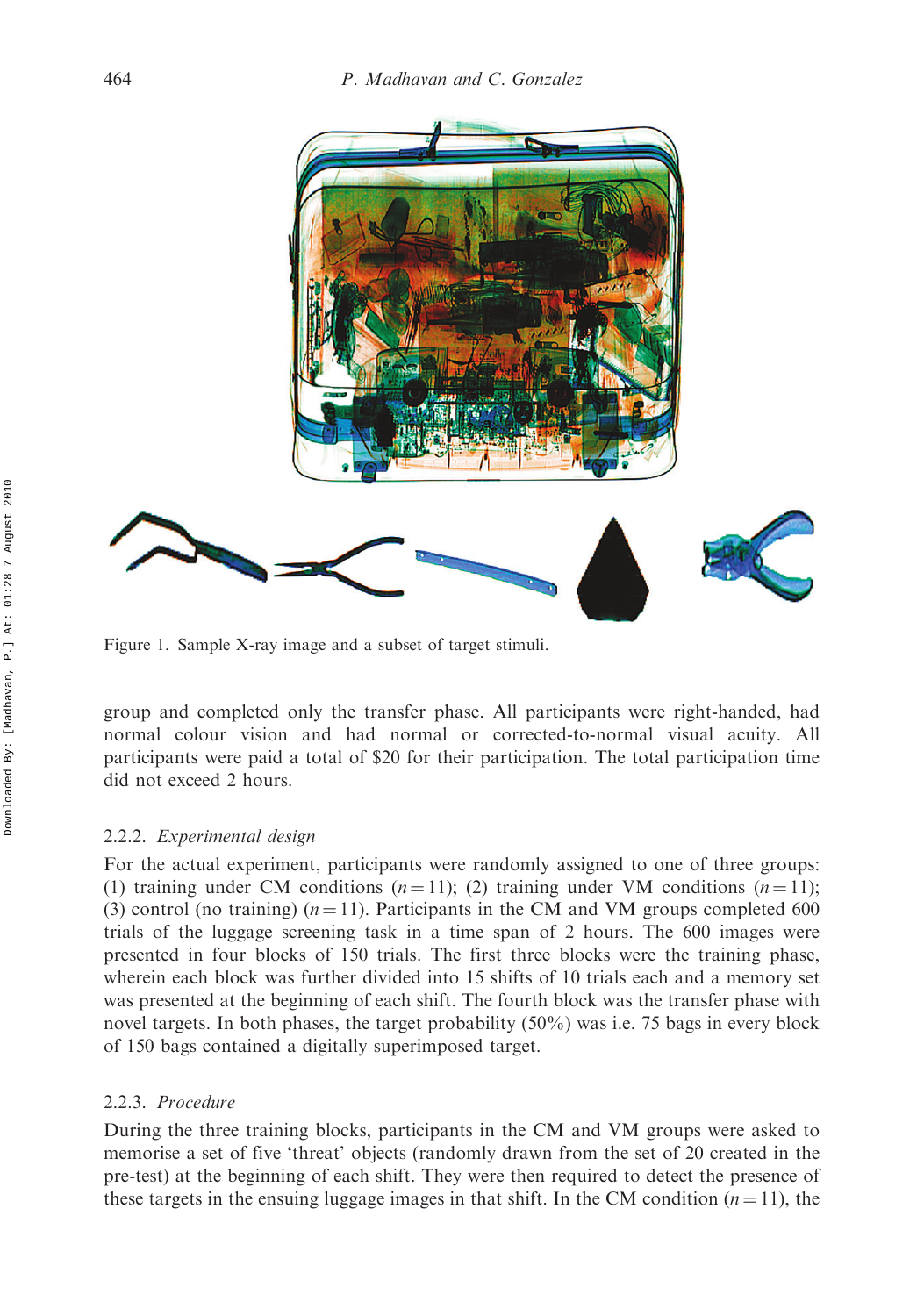five 'threat' objects in the memory set were always targets and never occurred as distractors in any other shift. In the VM condition  $(n=11)$ , the five targets were drawn from the same set as the targets used in the CM condition. However, objects that appeared as targets in one shift appeared as distractors in other shifts within the same trial block.

After observing the memory set, participants completed a sequence of 10 trials in the shift. At the beginning of each trial, a luggage X-ray image appeared in the centre of the screen for a duration of 4 seconds. Participants were required to search for any member of the memory set that appeared in the luggage image and click on the target when they detected it. If they did not click on the image, the trial timed out after 4 seconds. They then entered their confidence in their decision on a scale of 1 (not confident at all) to 5 (completely confident). This was followed by a text message indicating whether they had generated a hit (probability of correctly detecting a target), miss (probability of failing to detect a target), false alarm (probability of incorrectly identifying a non-target as a target) or correct rejection (probability of correctly identifying a non-target bag).

In the fourth (transfer) block, participants from both CM and VM groups detected 'novel' targets. These objects were also drawn from the original set of 20 targets from the pre-test. However, it was ensured that these targets had never been presented to participants during training and participants were not shown any memory sets at the beginning of the transfer block. Instead, they were instructed to use their knowledge of what the targets could be gained during the acquisition phase to detect the novel targets in this phase. All participants received a 10 min break between the acquisition and transfer phase.

In addition to the CM and VM groups, a third control group  $(n = 11)$  performed the trial block with novel targets alone without performing the first three training blocks. That is, the control group completed only the 150 trials of the transfer block without any prior practice. The purpose of this condition was to establish a baseline for the difficulty of detecting novel and unfamiliar targets without prior practice. The dependent variables were sensitivity  $(d')$ , response criterion setting  $(c)$  and decision confidence.

#### 3. Results

Since the stimuli and procedures used in the two phases were different (training phase: same targets  $+$  memory set; transfer phase: novel targets  $+$  no memory set), the data were analysed separately for each phase using multiple ANOVA. Effect sizes are presented as Cohen's d, with values of 0.8 and greater representing large effect sizes, values between 0.7 and 0.3 representing medium effect sizes and values of 0.2 and lower representing small effect sizes.

#### 3.1. Sensitivity (d')

#### 3.1.1. Training phase

Results of a 2 (training method: CM vs VM)  $\times$  3 (trial block) mixed ANOVA on sensitivities during training revealed significant main effects for training method,  $F(1, 20) = 18.61$ ,  $p = 0.0001$  and trial block,  $F(2, 40) = 62.57$ ,  $p = 0.0001$ , as well as a significant interaction between training method and block,  $F(2, 40) = 8.89$ ,  $p = 0.001$ . Figure 2 illustrates that during training, detection sensitivity was significantly higher for individuals who trained under CM conditions than under VM conditions. In general, sensitivities increased across the three training blocks for all participants. However, the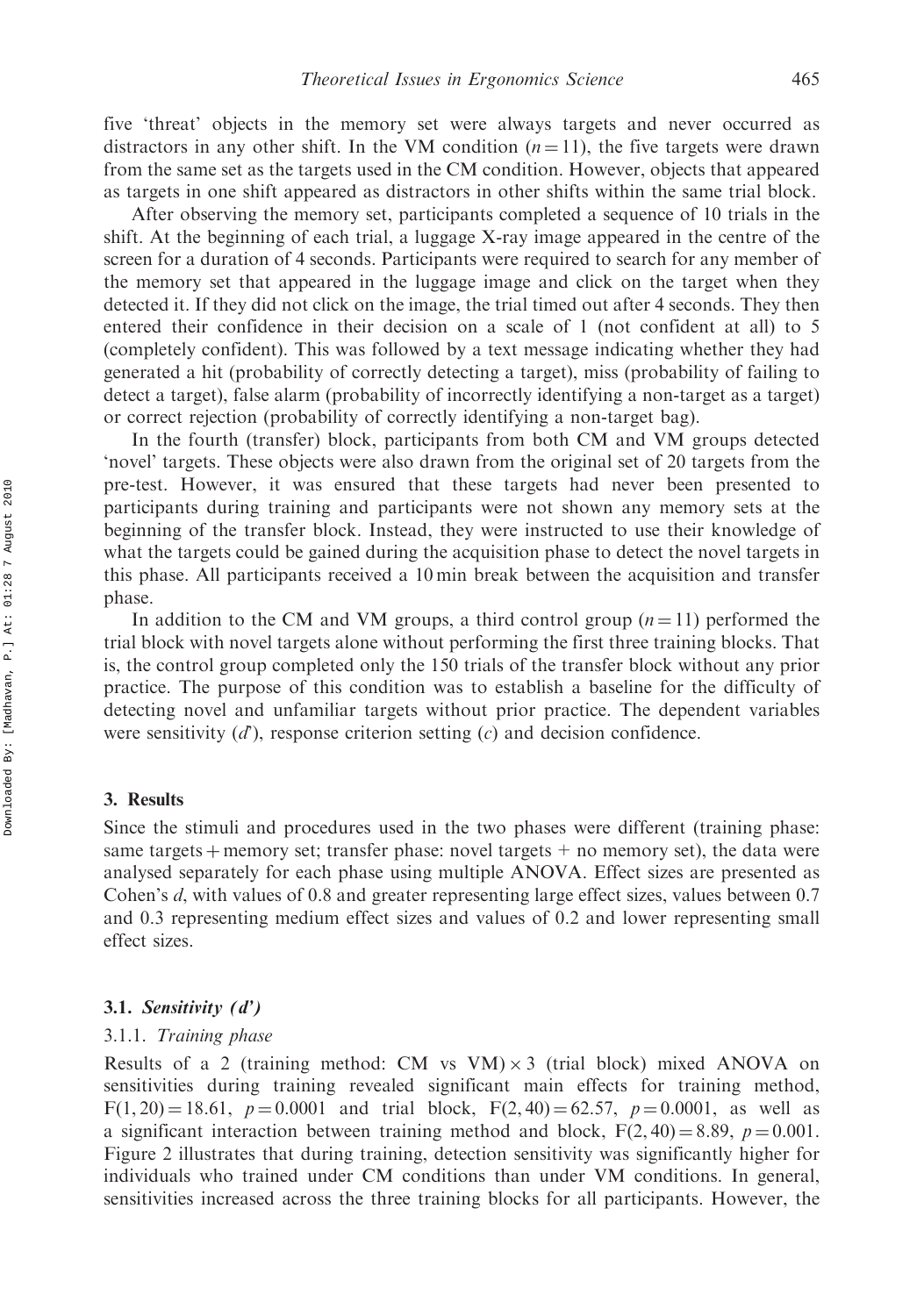

Figure 2. Sensitivities (d') during training and transfer. CM = consistent mapping; VM = varied mapping.

significant interaction between training method and trial block can be explained by the pattern of sensitivities across blocks for CM and VM groups. Figure 2 also shows that sensitivities increased during the course of training for participants training under CM conditions. However, for participants training under VM conditions, sensitivities failed to increase significantly from the first to last block.

#### 3.1.2. Transfer phase

Despite the clear advantage of CM over VM during training, there was a reversal during transfer with a significant advantage for participants trained under VM conditions (illustrated in Figure 2, 'transfer block'). As indicated by a one-way ANOVA on sensitivities during transfer,  $d'$  was significantly higher when individuals were trained under VM than under CM conditions, as well as untrained control participants,  $F(2, 33) = 1.92$ ,  $p = 0.051$ . However, as can be seen in Figure 2, participants trained under CM conditions did not have significantly higher levels of sensitivities and performed as poorly as control participants during transfer.

#### 3.2. Response criterion setting (c)

#### 3.2.1. Training phase

Results of the 2 (training method: CM vs  $VM$ )  $\times$  3 (trial block) mixed ANOVA on criterion settings revealed a significant main effect for training method,  $F(1, 42) = 8.15$ ,  $p = 0.007$ , but not for trial block,  $F(2, 84) = 0.38$ ,  $p = 0.69$ . The interaction between training method and block,  $F(2, 84) = 2.25$ ,  $p = 0.11$ , did not reach statistical significance. As illustrated in Figure 3, participants who trained under VM conditions were significantly more liberal in their response criterion settings (mean 0.84, SD 0.06) than those trained under CM conditions (mean 1.08, SD 0.06). As a consequence, training under VM conditions increased the potential for false alarms relative to training under CM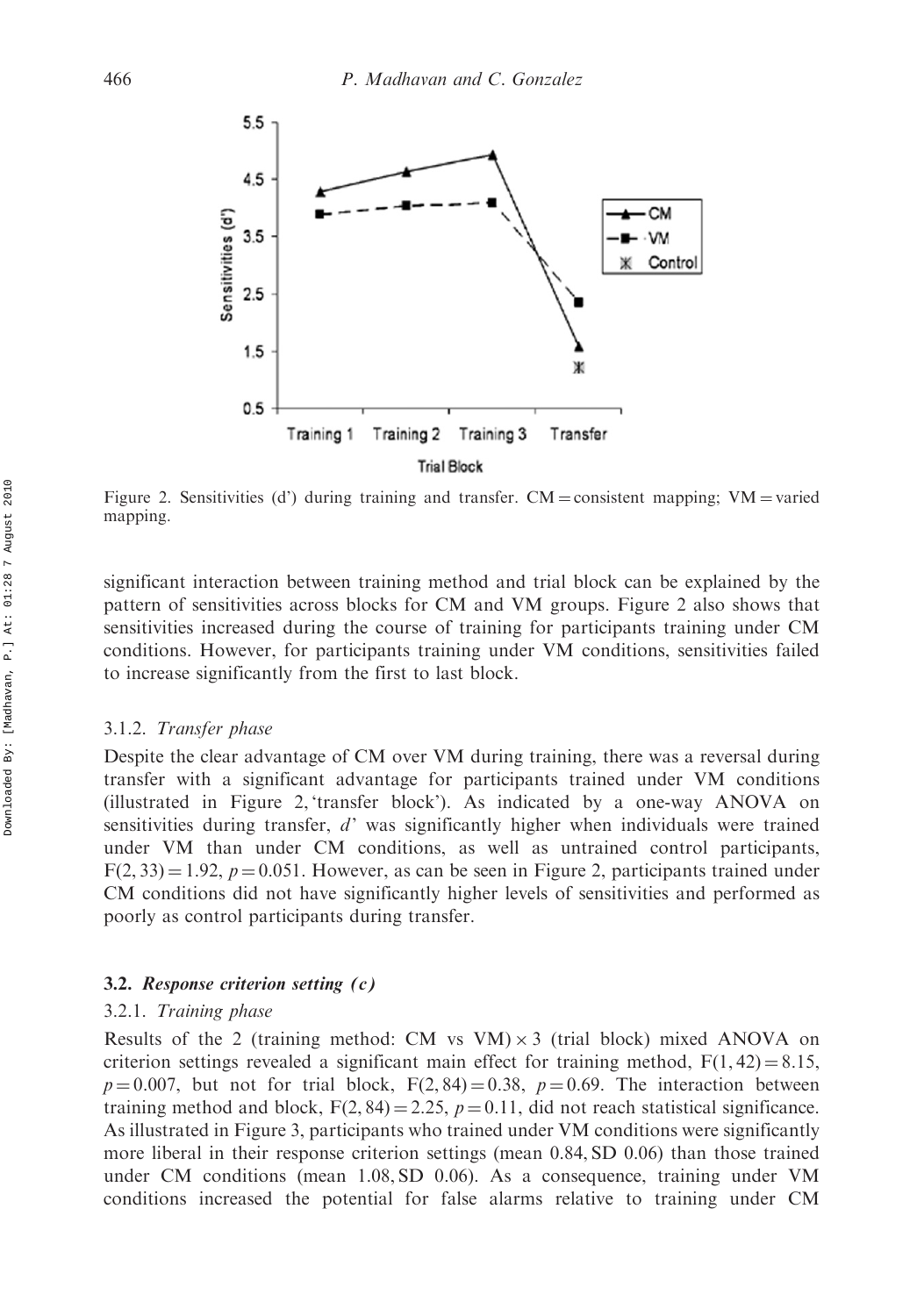

Figure 3. Response criterion settings (c) during training and transfer.  $CM =$  consistent mapping;  $VM = varied$  mapping.

conditions. Furthermore, as indicated by one-sample t-tests, the criterion settings of participants training under CM conditions did not differ significantly from optimal (mean difference 0.078,  $t(21) = 0.99$ ,  $p = 0.33$ ,  $d = 0.43$ ); on the other hand, the criterion settings of participants training under VM conditions was significantly below optimal (mean difference 0.156,  $t(21) = 6.68$ ,  $p = 0.0001$ ,  $d = 2.92$ ) in the acquisition phase.

#### 3.2.2. Transfer phase

The results of a one-way ANOVA on  $c$  during the transfer phase revealed that both training methods led to criterion settings that were significantly closer to optimal than that of control participants,  $F(2, 33) = 14.53$ ,  $p = 0.0001$ . However, there were no significant differences between training method alone,  $F(1, 43) = 1.22$ ,  $p = 0.275$ . This is probably because, as can be seen in Figure 3 ('transfer block'), participants trained under CM conditions and transferring to novel targets demonstrated a significant downward shift in  $c$ , in the direction of liberal responding from the last training block to transfer,  $t(10) = 2.29$ ,  $p = 0.03$ ,  $d = 1.72$ . Conversely, participants who trained under VM conditions and transferred to novel targets demonstrated a significant upward shift in  $c$  from training to transfer,  $t(10) = 2.19$ ,  $p = 0.053$ ,  $d = 1.39$ .

#### 3.3. Decision confidence

#### 3.3.1. Training phase

Results of the 2 (training method: CM vs  $VM$ )  $\times$  3 (trial block) mixed ANOVA on confidence estimates revealed significant main effects for training method,  $F(1, 42) = 24.15$ ,  $p = 0.0001$  and trial block,  $F(2, 84) = 6.92$ ,  $p = 0.002$ , as well as a significant interaction between training method and block,  $F(2, 84) = 2.56$ ,  $p = 0.05$ . As illustrated in Figure 4, decision confidence was significantly higher for participants who trained under CM conditions than under VM conditions. For participants training under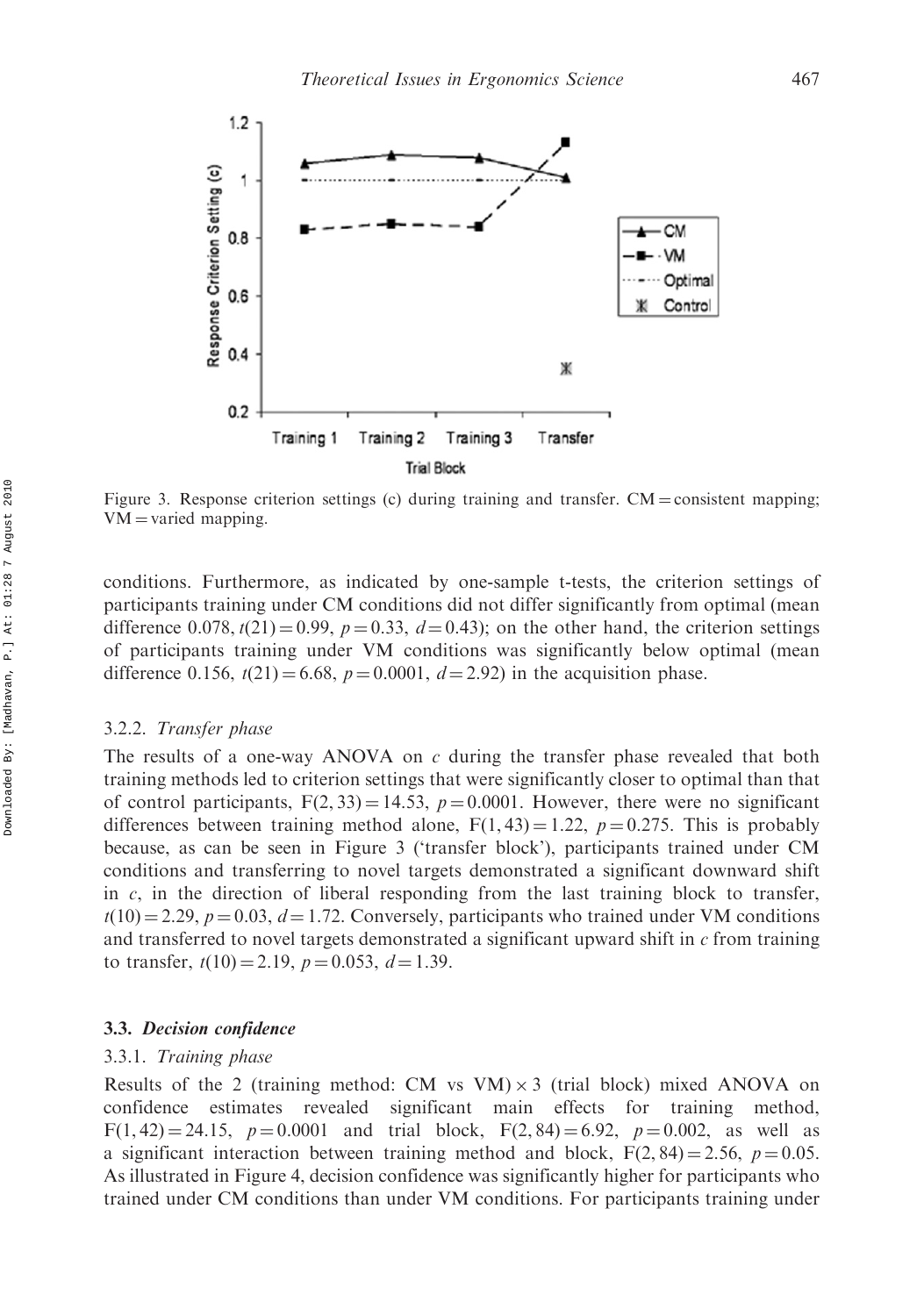

Figure 4. Confidence ratings during training and transfer.  $CM =$  consistent mapping;  $VM =$  varied mapping.

CM conditions, confidence increased significantly from block 1 to block 3. However, participants training under VM conditions did not demonstrate any statistically significant changes in confidence during the course of training.

#### 3.3.2. Transfer phase

Similar to the results for criterion settings, all participants who received prior training (CM and VM) were significantly more confident during transfer than the control group,  $F(2, 33) = 4.63$ ,  $p = 0.021$ . This is illustrated in Figure 4 ('transfer block'). Moreover, decision confidence during transfer was significantly higher when individuals were trained under VM than under CM conditions,  $F(1, 43) = 4.72$ ,  $p = 0.036$ . This is primarily because of a significant reduction in confidence from the acquisition block to the transfer block for participants who were trained on CM conditions. The opposite was true for participants trained on VM conditions. These participants exhibited a significant increase in confidence from the acquisition block to the transfer block,  $t(10) = 2.75$ ,  $p = 0.02$ ,  $d = 1.74$ .

### 4. Discussion

This research examined detection accuracy and confidence in a complex visual inspection task from the perspective of the dual-process theory of automaticity. Specifically, the study examined the hypothesis that variability of stimuli during training rather than consistency positively impacts transfer of learning when the conditions of transfer differ from training conditions. The research was based entirely within the signal detection paradigm and the effects of VM during training on sensitivity increments/decrements, shifts in response criterion settings and decision confidence were examined. The crux of this research is the effectiveness of CM vs VM training under novel conditions of transfer.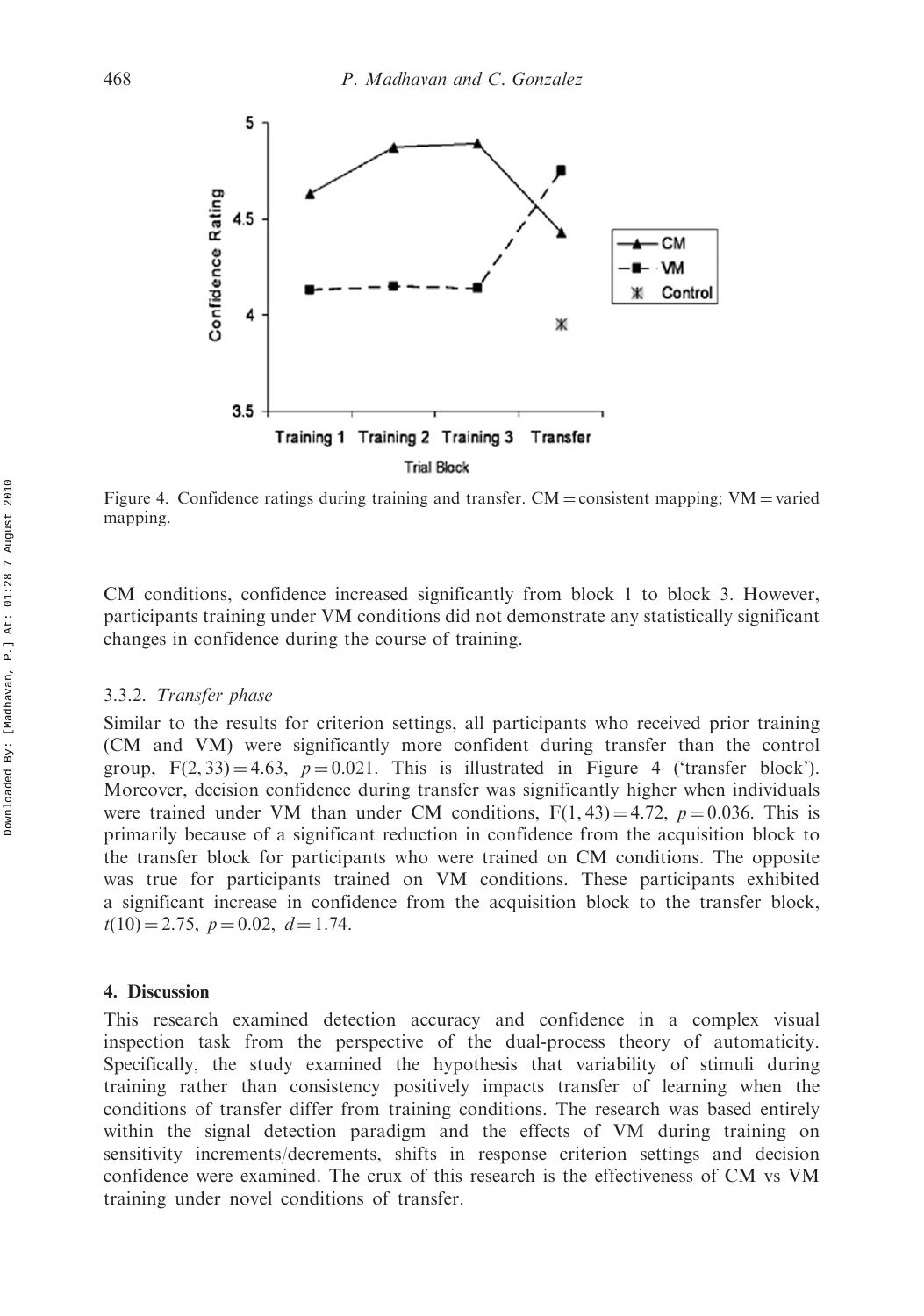The results of the study indicate that training over a span of 450 trials did help transfer to unfamiliar novel targets (as evidenced by sensitivity levels) but only when training occurred under VM conditions. Confidence, on the other hand, was higher for all trained participants relative to untrained control participants. In keeping with past research, training on CM paradigms provided an initial learning advantage relative to VM paradigms during the acquisition phase in terms of higher levels of sensitivity, proximity to optimal criterion setting and higher levels of decision confidence. When transfer conditions differed from training conditions, as is characteristic of several realworld tasks, overall performance accuracy (in terms of sensitivities and criterion settings) dropped for all participants (in many cases transfer performance was even worse than at the start of training). This suggests perhaps that owing to the complexity of the task more extensive practice was required for all participants in order to minimise performance decrements at transfer. However, when comparing CM and VM groups at transfer, results revealed that training under CM conditions was more debilitating than VM for transfer performance. Specifically, training on CM and transferring to novel stimuli resulted in a larger reduction in sensitivities. In fact, participants trained on CM conditions demonstrated levels of transfer sensitivities that were as low as untrained control participants. This supports the hypotheses that the probability of accurate transfer was higher when participants were trained under VM conditions than on CM conditions.

Interestingly, the drop in sensitivity was accompanied by proportionate decrements in decision confidence during transfer only for the CM group. The opposite was true for participants training under VM conditions, who demonstrated an increase in confidence when transferring to novel targets. It is important to note that this inflated confidence for the VM group was not justified by proportionately high detection sensitivities at transfer, thereby suggesting a pattern of overconfidence. The VM group was exposed to a wider variety of targets during training. It is possible that this larger 'repertoire of potential targets' in memory led to higher assessments of their own ability to perform the task at transfer.

The pattern of results for criterion settings suggests a different trend. When transferring from VM to novel conditions, analyses revealed a significant upward shift in  $c$  away from optimal. On the one hand, this upward shift benefited transfer by reducing the incidence of false alarms that was characteristic of participants being trained under VM conditions. On the other hand, this shift also potentially hurt performance by reducing the hit rate. Though reductions in hit rate were compensated for by increases in sensitivity levels, the pattern for criterion settings raises the question of whether improvements in sensitivity and increases in confidence led to unprecedented levels of conservative responding, again presenting the notion of overconfident responding for VM participants. This, however, is a conjecture, since the data do not provide a sufficient basis to establish a causal relationship between sensitivity, criterion settings and confidence in the present study.

Although the reduction of false alarms is perhaps not as critical as the reduction of misses in the context of luggage screening, false alarms do lead to significant losses of time and energy and create additional inconveniences to passengers and security personnel. These inconveniences induced by false alarms would likely lead operators to intentionally ignore potential threats in the future, a phenomenon known as the 'cry wolf effect' (Breznitz 1983), which is a common problem in vigilance paradigms. Therefore, the reduction of false alarms was an important and significant positive effect of VM in the present study.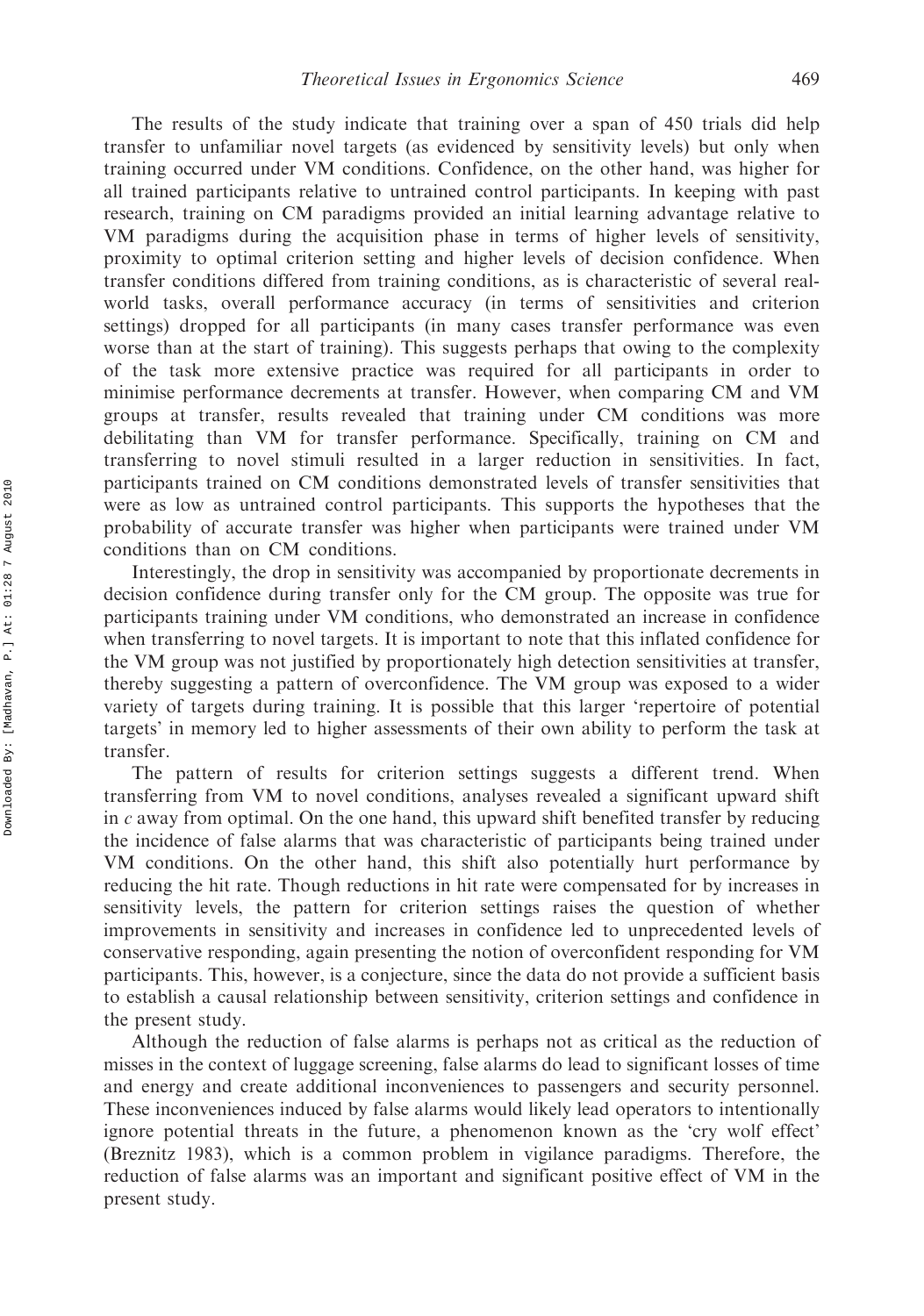#### 4.1. Transfer of learning to novel conditions

The results of this study support observations that the variability of stimulus-response associations during practice produces the most effective generalisation of knowledge to novel transfer conditions. This result can be explained through the processes described in theories of similarity and decision making. Research suggests that the effectiveness of future decisions is directly determined by the similarity between memory traces of past decisions (instances) and the current decision situation (Gonzalez et al. 2003). Presenting one set of objects consistently as targets (in the CM condition) likely increased the memory representation of those objects as targets, thereby making it more difficult to generalise the knowledge to objects that were different from the original targets. However, when objects were used interchangeably as targets and distractors on VM trials, the objects likely became more 'flexibly represented' in memory. Presenting the same object as a target or distractor likely increased the 'subjective preparedness' to perceive physically different targets during transfer. This subjective preparedness potentially led to improvements in the ability to distinguish between signal and noise, a consequent increase in decision confidence and a shift in response criteria toward conservative responding.

Consistent with findings on simple perceptual tasks (Schneider and Shiffrin 1977, Shiffrin and Schneider 1977), the results of the present study indicate that initial skill acquisition is faster when the stimulus mapping is consistent, presumably due to the triggering of an automatic consistency-based retrieval process. However, to the contrary, this research also suggests that training under high levels of mapping variability leads to a more efficient comprehension of task requirements. Mirroring the early work of Kristofferson (1977), the replacement of training targets by novel targets in the transfer phase maintained automatic detection under VM training conditions. However, there were two key differences in the current study. The first difference is methodological – 100 unique luggage images were used in each trial block; therefore, the distractors in the present study were not exactly the same during transfer as in Kristofferson's paradigm; essentially, in this task both targets and distractors were changed.

The second, and perhaps more important difference, is that the performance maintenance upon target replacement observed by Kristofferson held true only for participants trained under VM conditions but not CM conditions in the current study. Transfer of learning for participants trained under CM conditions was significantly poorer when training targets were replaced with novel targets. It is possible that VM during training exposed participants to a wider range of training exemplars and presumably led participants to evolve a more sophisticated recognition process based on their understanding of the relational properties of the exemplars used in training. This suggests the development of an analogical encoding process that led to a transition from a decision strategy based on a limited set of stimulus features to a strategy based on a deeper understanding of the properties of potential targets. These findings are supported by the work of Cooke *et al.* (1994), wherein better retention and transfer of knowledge resulted when skills were acquired through VM training, although the task in this study demonstrated a much more rapid learning and transfer process than Cooke et al.'s (1994) 9 year paradigm.

An alternative explanation for the observed improved transfer for VM training conditions relates to a recent experiment by Cousineau and Larochelle (2004). They examined the effects of a 'categorical VM' condition, in which different sets of stimuli switched roles as targets and distractors over trials. The stimuli used in these various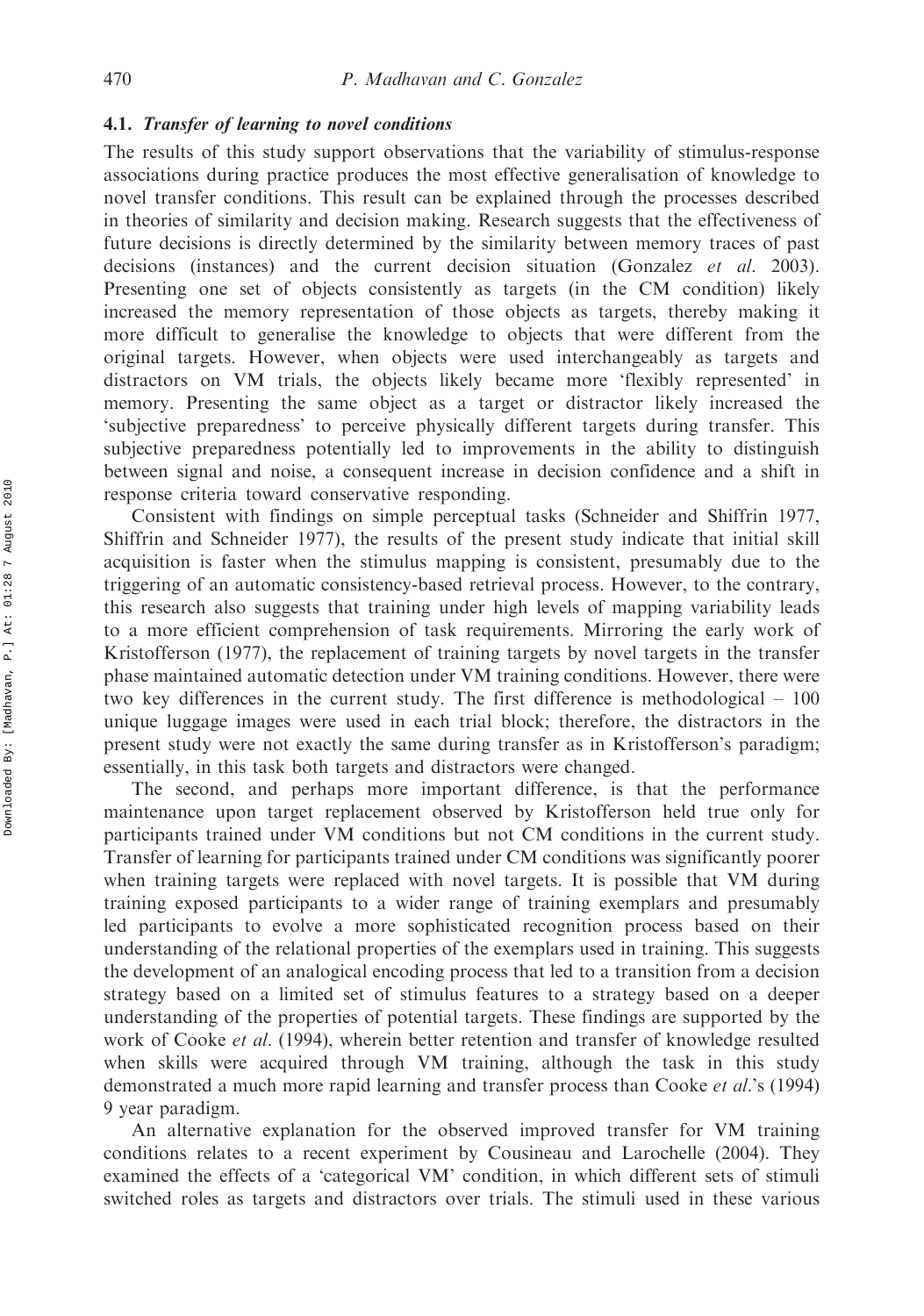mapping conditions were digits, letters or a combination of digits and letters. Analyses of the response time means obtained early and late in training indicated that the presence of categorical distinctions among the stimuli was the most important determinant of search efficiency. The authors used a feature-based comparison model to account for the improvements in performance obtained after extensive training. According to the model, improvement in search efficiency resulted from a reduction in the number of features considered. In this study, although the pool of targets was the same for both CM and VM conditions, the VM condition was structured such that categorical differences (if any) between targets and non-targets were likely more salient during training. This categorybased approach potentially made it easier for participants to differentiate between targets and distractors. This explanation, however, is conjecture since this study did not create special categorical differences among stimuli. All targets were drawn from the same pool of objects that were equally difficult to detect.

#### 4.2. Conclusions and implications

There are some limitations in the design of this study, which affect the generalisability of the results to actual luggage screening contexts. The study used a relatively contrived situation where the participants were college students. Consequences of wrong decisions (i.e. negative feedback) do not compare to those faced when a threatening object is undetected by security systems at an actual airport. Furthermore, the duration of the task (less than 2 hours) was shorter than the shifts typical in a real airport and the base rate of targets in this study (50% for statistical purposes) was significantly higher than the base rate in the real world. These factors could potentially have influenced participants' response patterns, particularly their criterion setting and levels of confidence.

Despite these limitations, however, the results of the present study suggest that methods of training that consistently map targets will likely lead to better initial acquisition of skills than VM of targets but not necessarily better transfer. This research draws attention to the trade-off between training for optimal training and the potential for maximal transfer when conditions of transfer differ from the conditions of training in a multitude of ways. Therefore, training programmes must focus not only on the effectiveness of initial learning, but also on the durability and transferability of the knowledge acquired when the training variables are modified. Many layers of security must be upgraded to achieve a system that is as secure as it is safe (Hancock and Hart 2002). Therefore, further research is required before the suggestions drawn from laboratory experiments can be generalised to develop actual training modules for security personnel. The present research, nevertheless, provides a valuable starting point.

#### Acknowledgements

This research was supported by the Multidisciplinary University Research Initiative Program (MURI; N00014–01–1-0677). We are grateful for editorial assistance during the preparation of this manuscript provided by Lisa Czlonka and for programming of the Luggage Screening task by Jack Lim and Varun Dutt.

#### References

Breznitz, S., 1983. Cry wolf: The psychology of false alarms. Hillsdale, NJ: LEA.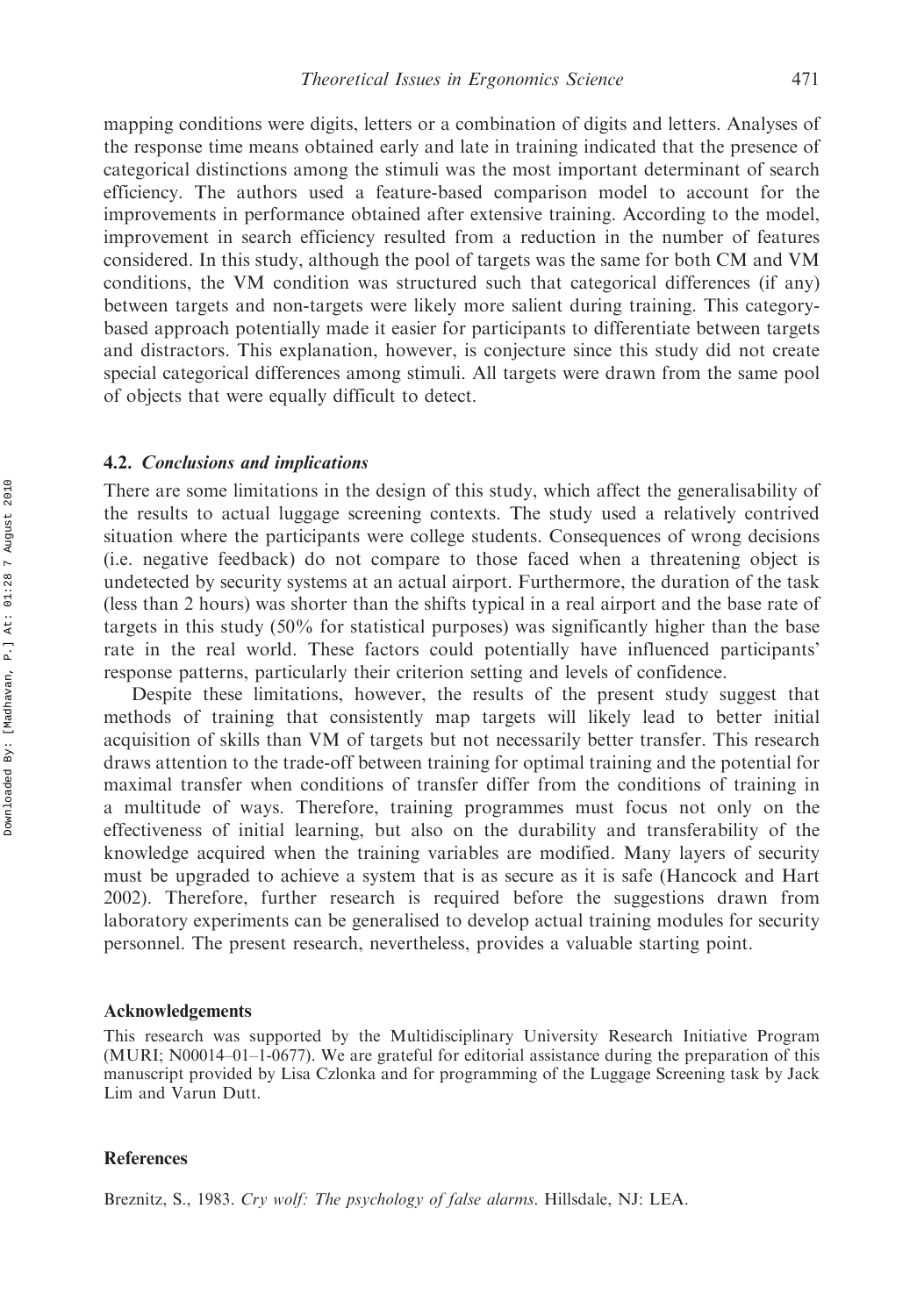- Cooke, N.J., Durso, F.T., and Schvaneveldt, R.W., 1994. Retention of skilled search after nine years. Human Factors, 36 (4), 597–605.
- Cousineau, D. and Larochelle, S., 2004. Visual-memory search An integrative perspective. Psychological Research, 69, 77–105.
- Fisk, A.D., Cooper, B.P., and Hertzog, C., 1995. Understanding performance and learning in consistent memory search: An age-related perspective. *Psychology and Aging*, 10 (2), 255–268.
- Glass, A.L., 1993. The role of generation in recognition. Scandinavian Journal of Psychology, 34 (3), 255–267.
- Gonzalez, C., Lerch, J.F., and Lebiere, C., 2003. Instance-based learning in dynamic decision making. Cognitive Science, 27 (4), 591–635.
- Hancock, P.A. and Hart, S.G., 2002. Defeating terrorism: What can human factors/ergonomics offer? Ergonomics in Design, 10 (1), 6–16.
- Healy, A.F., et al., 2006. Specificity effects in training and transfer of speeded responses. Journal of Experimental Psychology: Learning, Memory and Cognition, 32 (3), 534–546.
- Hertzog, C., Cooper, B.P., and Fisk, A.D., 1996. Aging and individual differences in the development of skilled memory search performance. Psychology and Aging, 11 (3), 497–520.
- Kristofferson, M.W., 1975. On the interaction between memory scanning and response set. Memory & Cognition, 3 (1), 102–106.
- Kristofferson, M.W., 1977. The effects of practice with one positive set in a memory scanning task can be completely transferred to a different positive set. Memory  $\&$  Cognition, 5 (2), 177–186.
- Mullennix, J.W., Sawusch, J.R., and Garrison, F.F., 1992. Automaticity and the detection of speech. Memory & Cognition, 20 (1), 40–50.
- Schmidt, R.A. and Bjork, R.A., 1992. New conceptualizations of practice: Common principles in three paradigms suggest new concepts for training. Psychological Science, 3, 207–217.
- Schmitter-Edgecombe, M. and Rogers, W.A., 1997. Automatic process development following severe closed head injury. Neuropsychology, 11 (2), 296–308.
- Schneider, W. and Shiffrin, R.M., 1977. Controlled and automatic human information processing: I. Detection, search and attention. Psychological Review, 84 (1), 1–66.
- Shiffrin, R.M. and Schneider, W., 1977. Controlled and automatic human information processing: II. Perceptual learning, automatic attending and a general theory. Psychological Review, 84 (2), 127–190.
- Smith, J.D., et al., 2005a. Visual search and the collapse of categorization. Journal of Experimental Psychology: General, 134 (4), 443–460.
- Smith, J.D., et al., 2005b. Specific-token effects in screening tasks: Possible implications for aviation security. Journal of Experimental Psychology: Learning, Memory and Cognition, 31 (6), 1171–1185.
- Strayer, D.L. and Kramer, A.F., 1994. Strategies and automaticity: I. Basic findings and conceptual framework. Journal of Experimental Psychology: Learning, Memory, & Cognition, 20 (2), 318–341.

#### About the authors

**Poornima Madhavan** is an Assistant Professor in the Department of Psychology at Old Dominion University, where she also holds appointments at the Virginia Modeling, Analysis and Simulation Center, the Homeland Security Research Group and the Vision Lab. She is also the Director of the Applied Decision Making Laboratory at the same university. Her research revolves around the study of human interaction with technology and human decision making under conditions of stress and risk. She received